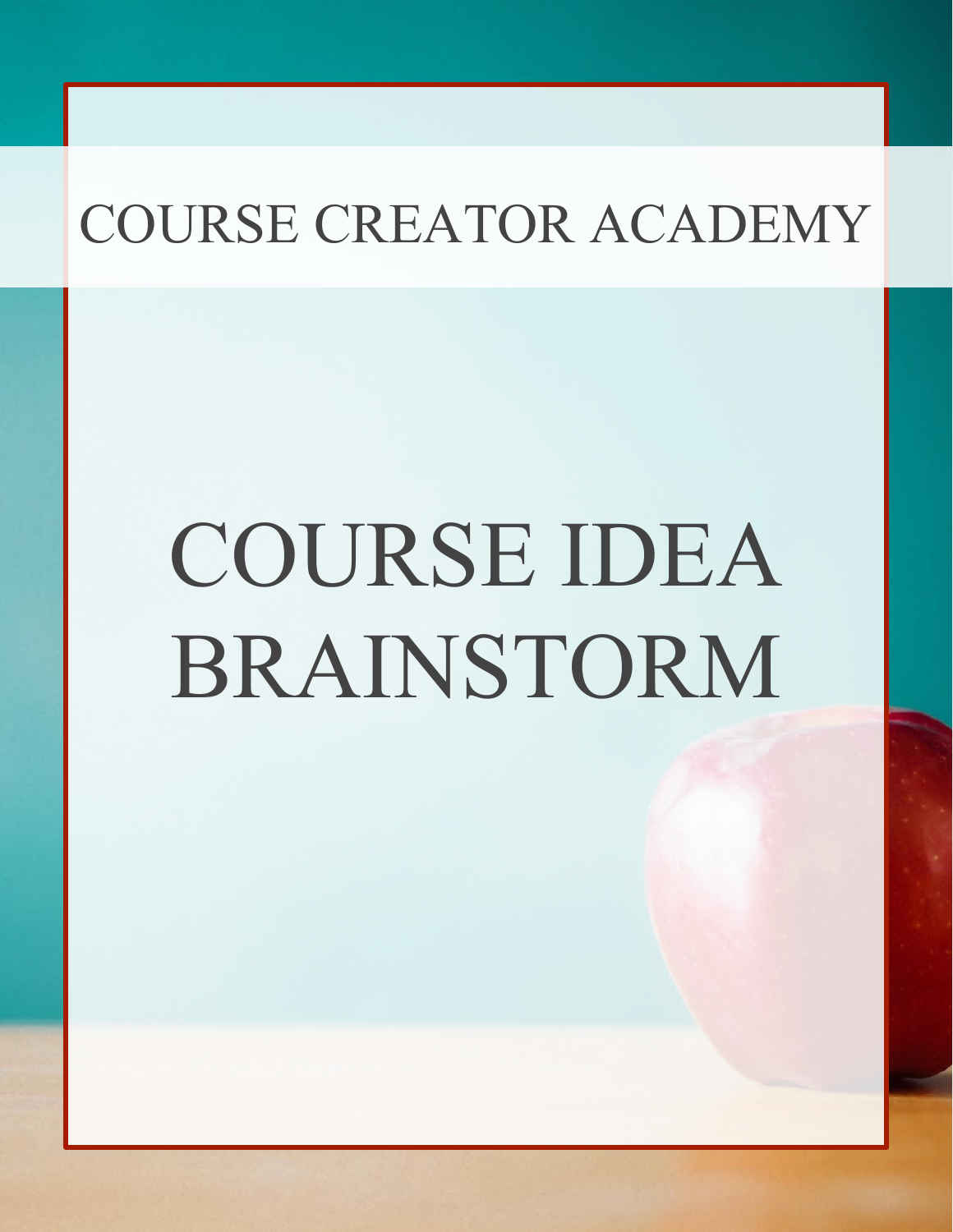Module 1 | Plan Your Course

#### **COURSE IDEA BRAINSTORM**

#### **Brainstorming Strategy #1**

What general topics are you interested in possibly  $1.$ creating a course about? Examples: gardening, knitting, blogging, video editing, playing piano, recruiting, etc.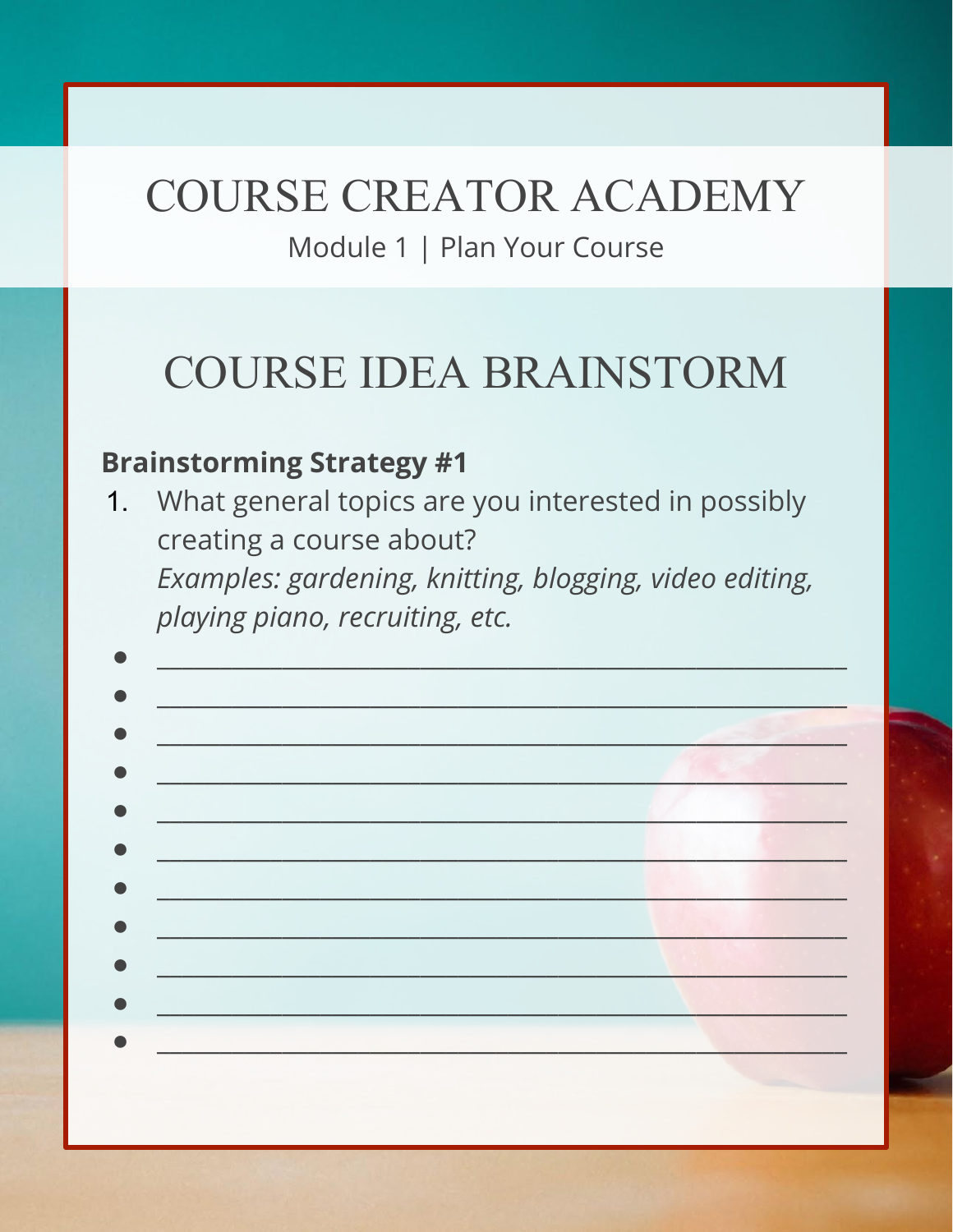#### COURSE CREATOR ACADEMY Module 1 | Plan Your Course

#### **COURSE IDEA BRAINSTORM**

| 2.<br>A)<br>B)<br>$\bigcirc$ | Which topics are you the most interested in?                                         |
|------------------------------|--------------------------------------------------------------------------------------|
| 3.<br>A)                     | What problems do people encounter in these fields<br>that you could help them solve? |
| B)                           |                                                                                      |
| $\bigcirc$                   |                                                                                      |
|                              |                                                                                      |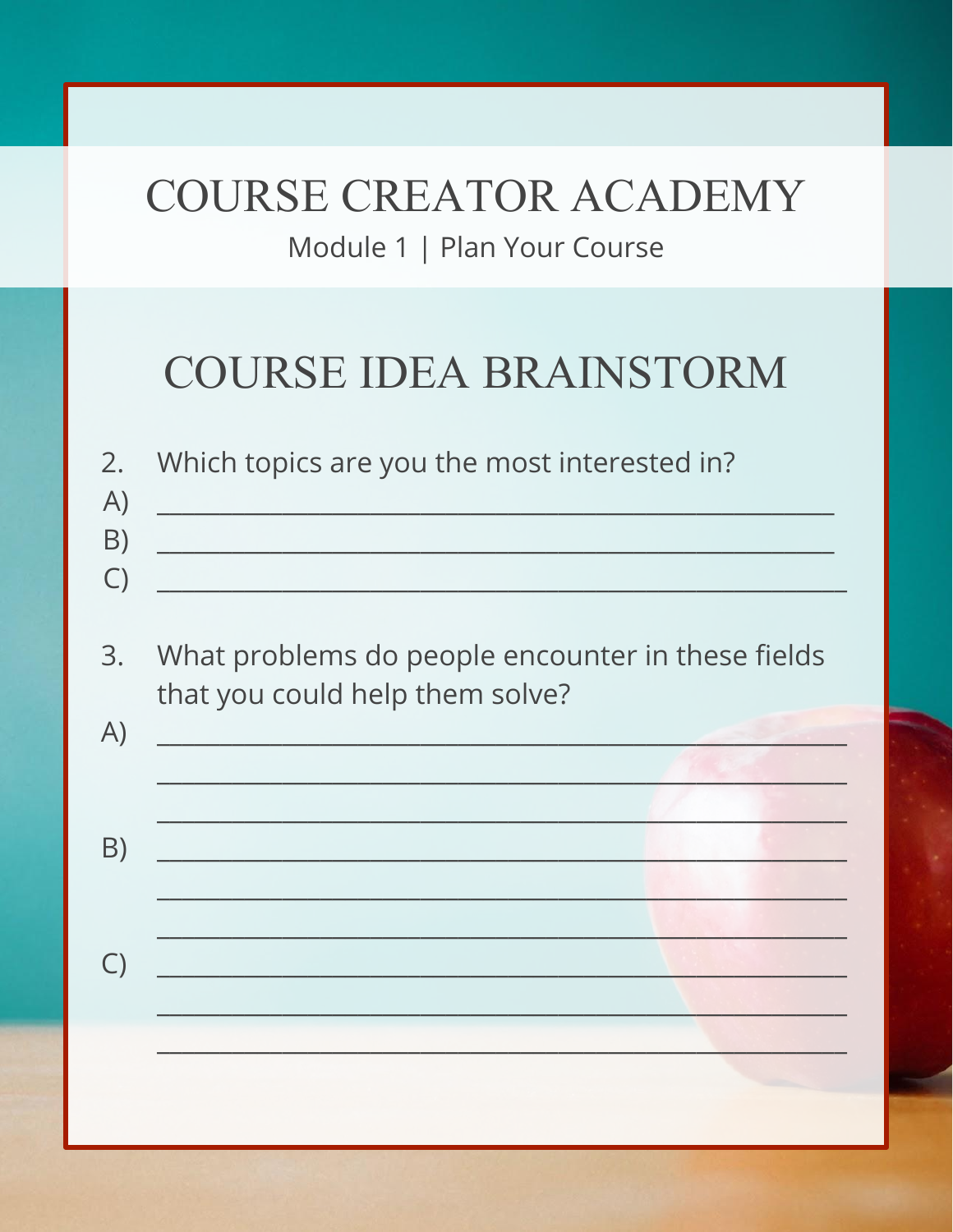Module 1 | Plan Your Course

#### **COURSE IDEA BRAINSTORM**

| 3. Potential course ideas: |
|----------------------------|
|                            |
|                            |
|                            |

#### **Brainstorming Strategy #2**

| 1. What are you skilled at?                                                        |  |
|------------------------------------------------------------------------------------|--|
|                                                                                    |  |
|                                                                                    |  |
|                                                                                    |  |
| 2. Which of these skills could you teach people?<br>그 지수는 그는 그는 그만 아니라 그는 사람이 없었다. |  |
|                                                                                    |  |
|                                                                                    |  |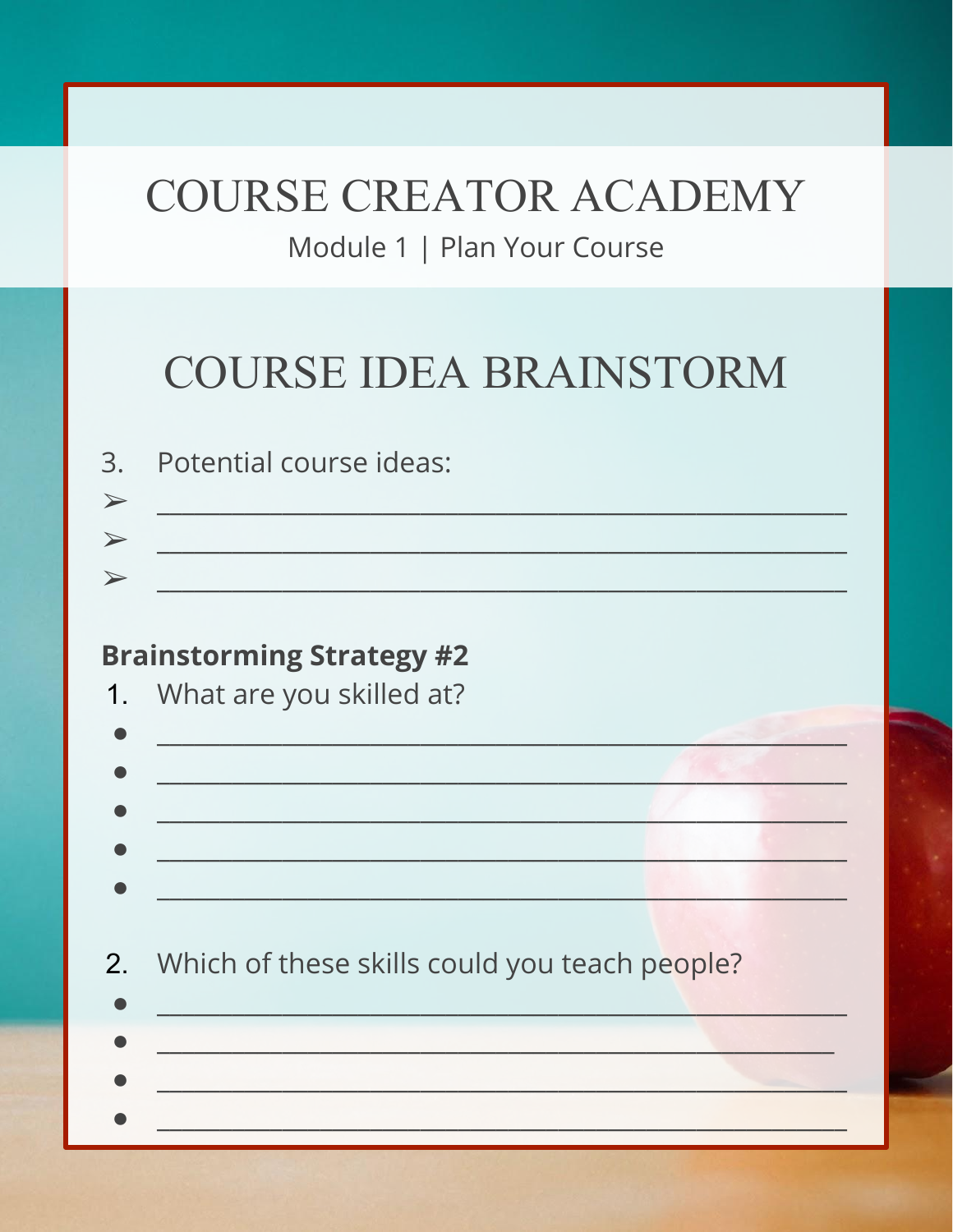Module 1 | Plan Your Course

## COURSE IDEA BRAINSTORM

| 3. Potential course ideas: |
|----------------------------|
|                            |
|                            |
|                            |

#### **Brainstorming Strategy #3**

1. Do you already have a blog or a social media audience?

YFS NO

 $\mathcal{L}_\mathcal{L}$  , and the set of the set of the set of the set of the set of the set of the set of the set of the set of the set of the set of the set of the set of the set of the set of the set of the set of the set of th

\_\_\_\_\_\_\_\_\_\_\_\_\_\_\_\_\_\_\_\_\_\_\_\_\_\_\_\_\_\_\_\_\_\_\_\_\_\_\_\_\_\_\_\_\_\_\_\_\_\_\_\_\_\_\_\_\_\_\_

- 2. What is your audience interested in?
- 3. What common questions do they have about this topic?
- $\bullet$  . The contract of the contract of the contract of the contract of the contract of the contract of the contract of the contract of the contract of the contract of the contract of the contract of the contract of the co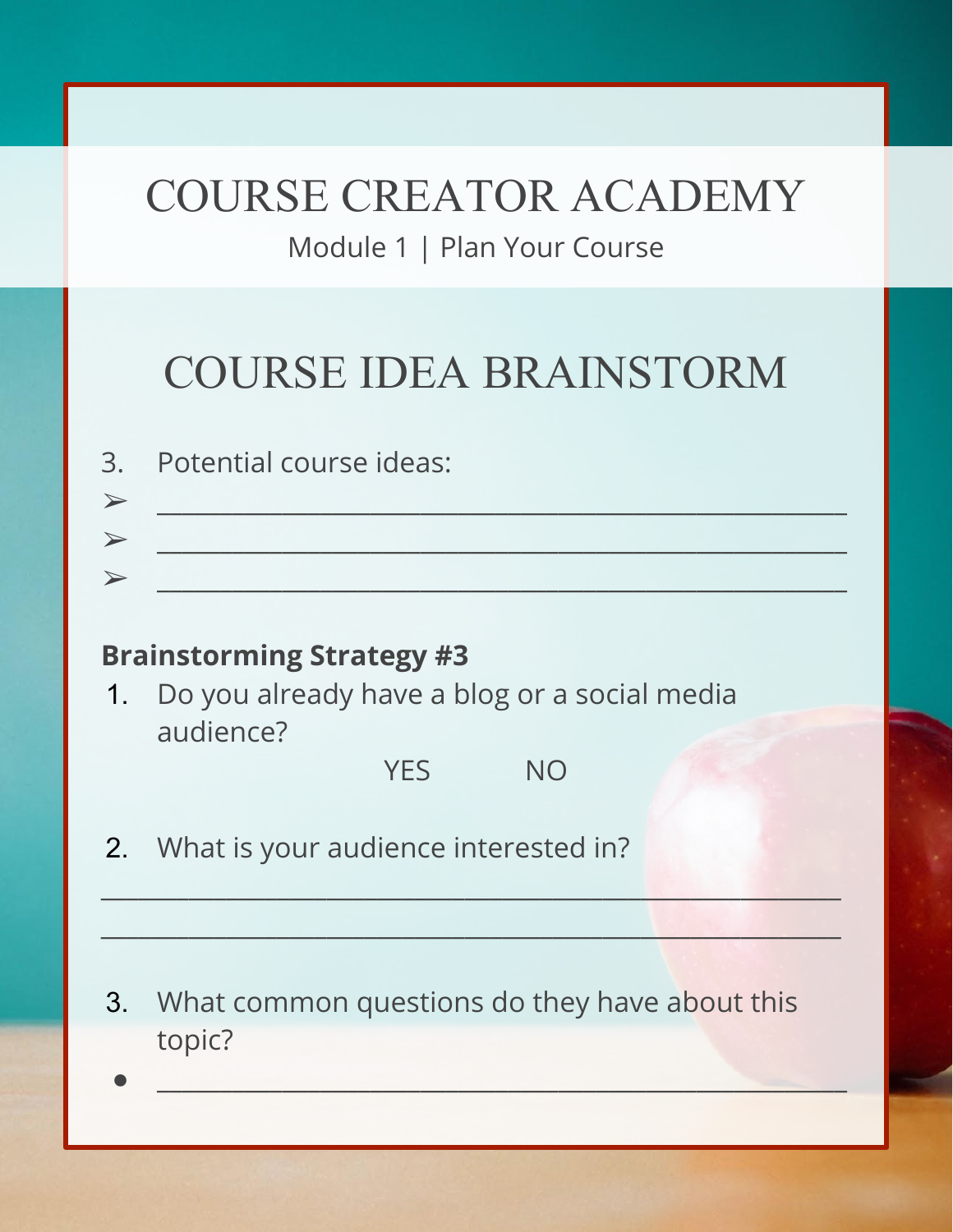Module 1 | Plan Your Course

#### **COURSE IDEA BRAINSTORM**

| to answer? | Which of these questions could take a whole course |  |  |
|------------|----------------------------------------------------|--|--|
|            |                                                    |  |  |
|            | Potential course ideas:                            |  |  |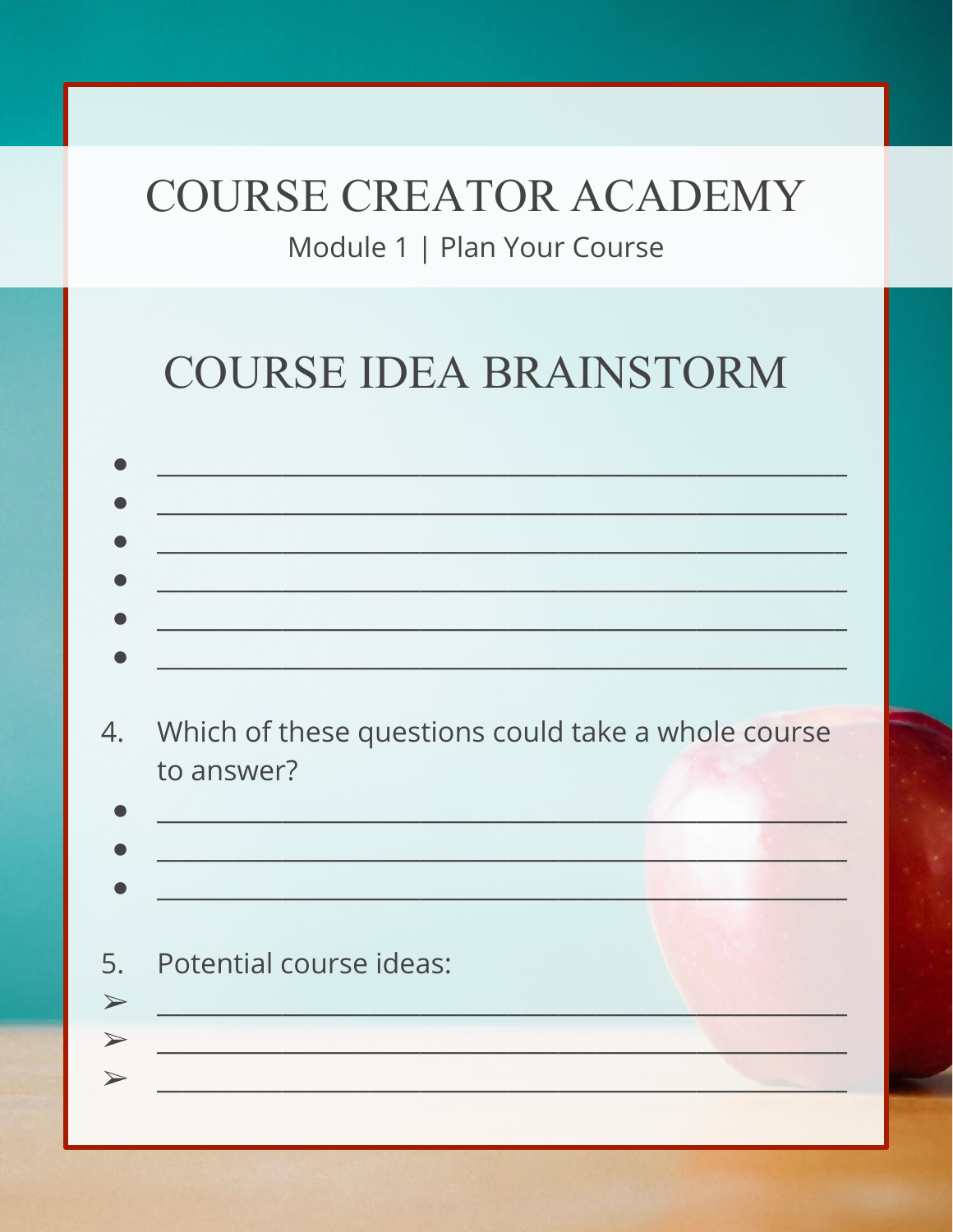Module 1 | Plan Your Course

#### COURSE IDEA BRAINSTORM

#### **Brainstorming Strategy #4**

- 1. What are you an expert at? *(You may be a professional OR amateur expert.)*
- A. \_\_\_\_\_\_\_\_\_\_\_\_\_\_\_\_\_\_\_\_\_\_\_\_\_\_\_\_\_\_\_\_\_\_\_\_\_\_\_\_\_\_\_\_\_\_\_\_\_\_\_\_\_\_\_ B. \_\_\_\_\_\_\_\_\_\_\_\_\_\_\_\_\_\_\_\_\_\_\_\_\_\_\_\_\_\_\_\_\_\_\_\_\_\_\_\_\_\_\_\_\_\_\_\_\_\_\_\_\_\_\_ C. \_\_\_\_\_\_\_\_\_\_\_\_\_\_\_\_\_\_\_\_\_\_\_\_\_\_\_\_\_\_\_\_\_\_\_\_\_\_\_\_\_\_\_\_\_\_\_\_\_\_\_\_\_\_\_
- 2. How could learning about your area of expertise benefit someone's life? What results could they use that expertise to produce?

| A. | and the control of the control of the control of the control of the control of the control of the control of the control of the control of the control of the control of the control of the control of the control of the cont |  |
|----|--------------------------------------------------------------------------------------------------------------------------------------------------------------------------------------------------------------------------------|--|
| B  |                                                                                                                                                                                                                                |  |
|    | <u> 대한 대한 대한 대한 대학 대학 대학 대학 대학 대학 대학 대학 대학 대학</u>                                                                                                                                                                              |  |
|    |                                                                                                                                                                                                                                |  |